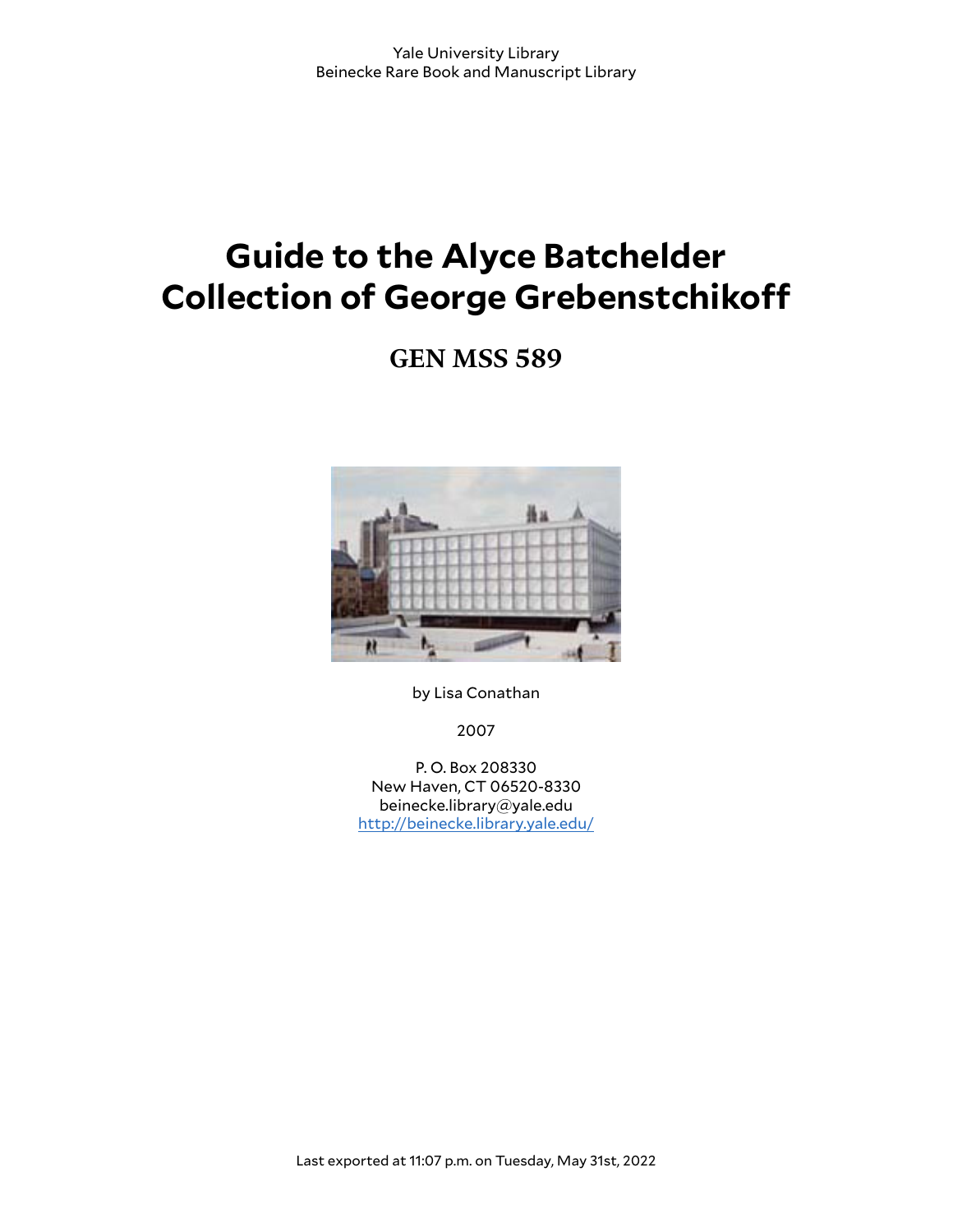# **Table of Contents**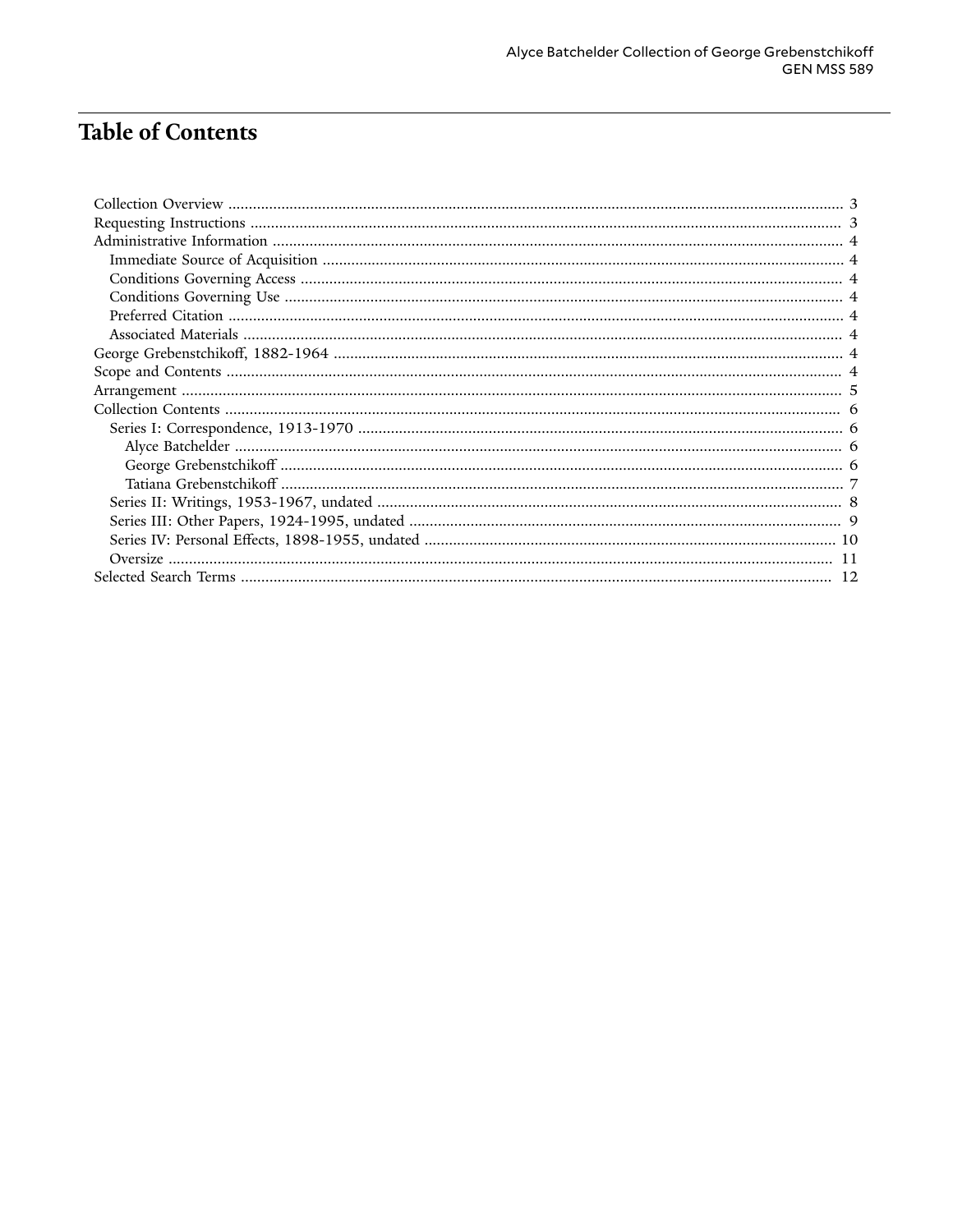# <span id="page-2-0"></span>**Collection Overview**

|                                                  | <b>REPOSITORY:</b> Beinecke Rare Book and Manuscript Library<br>P.O. Box 208330<br>New Haven, CT 06520-8330<br>beinecke.library@yale.edu<br>http://beinecke.library.yale.edu/                                                                                                                                                                                                                                                                                                                                                                                                                                                                                                                                                                                                                                                                                                                                                    |
|--------------------------------------------------|----------------------------------------------------------------------------------------------------------------------------------------------------------------------------------------------------------------------------------------------------------------------------------------------------------------------------------------------------------------------------------------------------------------------------------------------------------------------------------------------------------------------------------------------------------------------------------------------------------------------------------------------------------------------------------------------------------------------------------------------------------------------------------------------------------------------------------------------------------------------------------------------------------------------------------|
| <b>CALL NUMBER: GEN MSS 589</b>                  |                                                                                                                                                                                                                                                                                                                                                                                                                                                                                                                                                                                                                                                                                                                                                                                                                                                                                                                                  |
|                                                  | <b>CREATOR:</b> Batchelder, Alyce, collector                                                                                                                                                                                                                                                                                                                                                                                                                                                                                                                                                                                                                                                                                                                                                                                                                                                                                     |
|                                                  | <b>TITLE:</b> Alyce Batchelder Collection of George Grebenstchikoff                                                                                                                                                                                                                                                                                                                                                                                                                                                                                                                                                                                                                                                                                                                                                                                                                                                              |
|                                                  | <b>DATES: 1898-1995</b>                                                                                                                                                                                                                                                                                                                                                                                                                                                                                                                                                                                                                                                                                                                                                                                                                                                                                                          |
| <b>BULK DATES: 1947-1967</b>                     |                                                                                                                                                                                                                                                                                                                                                                                                                                                                                                                                                                                                                                                                                                                                                                                                                                                                                                                                  |
| PHYSICAL DESCRIPTION: 4.69 linear feet (7 boxes) |                                                                                                                                                                                                                                                                                                                                                                                                                                                                                                                                                                                                                                                                                                                                                                                                                                                                                                                                  |
|                                                  | <b>LANGUAGE:</b> Materials in Russian and English.                                                                                                                                                                                                                                                                                                                                                                                                                                                                                                                                                                                                                                                                                                                                                                                                                                                                               |
|                                                  | <b>SUMMARY:</b> The papers in this collection document the work of Alyce Batchelder as<br>well as the correspondence and writings of George Grebenstchikoff (in<br>Russian, Georgii Grebenshchikov). Alyce Batchelder's correspondence<br>documents her work as literary executor for the George Grebenstchikoff<br>estate after Grebenschikoff's death. George Grebenstchikoff's papers<br>include professional correspondence and a collection of Russian medals.<br>Correspondents include Dmitri Alexandrow, Pearl S. Buck (letters related<br>to the Russian writer Ivan Bunin), Marjorie Kinnan Rawlings, George Sabo,<br>Igor Sikorsky and Maurice J. and Lilli Swetland. The collection also contains<br>a few early letters to George Grebenstchikoff's wife Tatiana that date from<br>the years before her emigration to the United States. Realia in the collection<br>include Russian military and religious medals. |
|                                                  | <b>ONLINE FINDING AID:</b> To cite or bookmark this finding aid, please use the following link: https://<br>hdl.handle.net/10079/fa/beinecke.greb                                                                                                                                                                                                                                                                                                                                                                                                                                                                                                                                                                                                                                                                                                                                                                                |

# <span id="page-2-1"></span>**Requesting Instructions**

To request items from this collection for use in the Beinecke Library reading room, please use the request links in the HTML version of this finding aid, available at [https://hdl.handle.net/10079/fa/beinecke.greb.](https://hdl.handle.net/10079/fa/beinecke.greb)

To order reproductions from this collection, please send an email with the call number, box number(s), and folder number(s) to [beinecke.images@yale.edu.](mailto:beinecke.images@yale.edu)

Key to the container abbreviations used in the PDF finding aid:

b. box

f. folder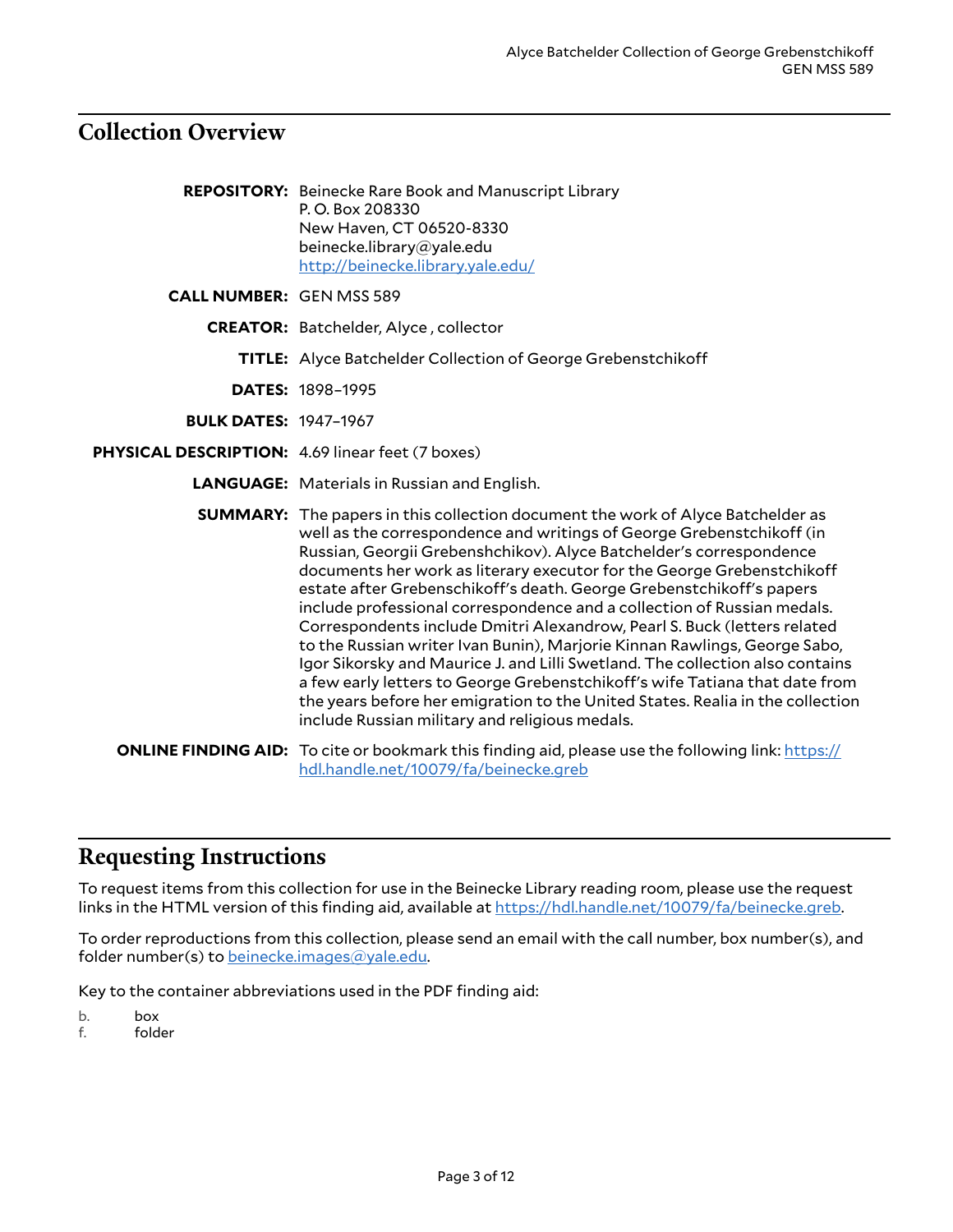# <span id="page-3-0"></span>**Administrative Information**

### <span id="page-3-1"></span>**Immediate Source of Acquisition**

Gift of Alyce Batchelder, 2002.

### <span id="page-3-2"></span>**Conditions Governing Access**

The materials are open for research.

# <span id="page-3-3"></span>**Conditions Governing Use**

The Alyce Batchelder Collection of George Grebenstchikoff is the physical property of the Beinecke Rare Book and Manuscript Library, Yale University. Literary rights, including copyright, belong to the authors or their legal heirs and assigns. For further information, consult the appropriate curator.

# <span id="page-3-4"></span>**Preferred Citation**

Alyce Batchelder Collection of George Grebenstchikoff. General Collection, Beinecke Rare Book and Manuscript Library, Yale University.

### <span id="page-3-5"></span>**Associated Materials**

The University of Minnesota Immigration History Research Center has a significant collection of the papers of George and Tatiana Grebenstchikoff.

# <span id="page-3-6"></span>George Grebenstchikoff, 1882-1964

George Grebenstchikoff (in Russian Georgii Dmitrievich Grebenshchikov) was born May 6 (April 24 Old Style) 1883 in the Tomsk Oblast of Russia. In 1917 he married Tatiana Denisovna Stadnik, whom he met when she acted in a play he wrote. He published segments of his serialized novel *Churaevy* before emigrating to Paris (1920) and then the United States (1924). In 1925 he and Ilia Tolstoi founded the Churaevka artists' colony in Southbury, Connecticut, where Grebenstchikoff also directed the Alatas publishing house. The Grebenstchikoffs later moved to Florida, where George Grebenstchikoff taught creative writing and Russian literature at Florida Southern College from 1941 to 1952.

In addition to *Churaevy*, Grebenstchiko5's principal writings include the novel *The Turbulent Giant* (1940) and *Egorkina zhizn'* (published posthumously in 1966), an autobiographical work.

Alyce Batchelder befriended George and Tatiana Grebenstchikoff in Lakeland, Florida and became the literary executor for the George Grebenstchikoff estate in 1965.

### <span id="page-3-7"></span>**Scope and Contents**

The papers in this collection document the work of Alyce Batchelder as well as the correspondence and writings of George Grebenstchikoff. Alyce Batchelder's correspondence documents her work as literary executor for the George Grebenstchikoff estate after Grebenschikoff's death. George Grebenstchikoff's papers document a variety of personal and professional domains, including his activity to honor the Russian writer Ivan Bunin and his account of a lawsuit brought against him by Harold Hecht. The collection also contains a few early letters to George Grebenstchikoff's wife Tatiana that date from the years before her emigration to the United States.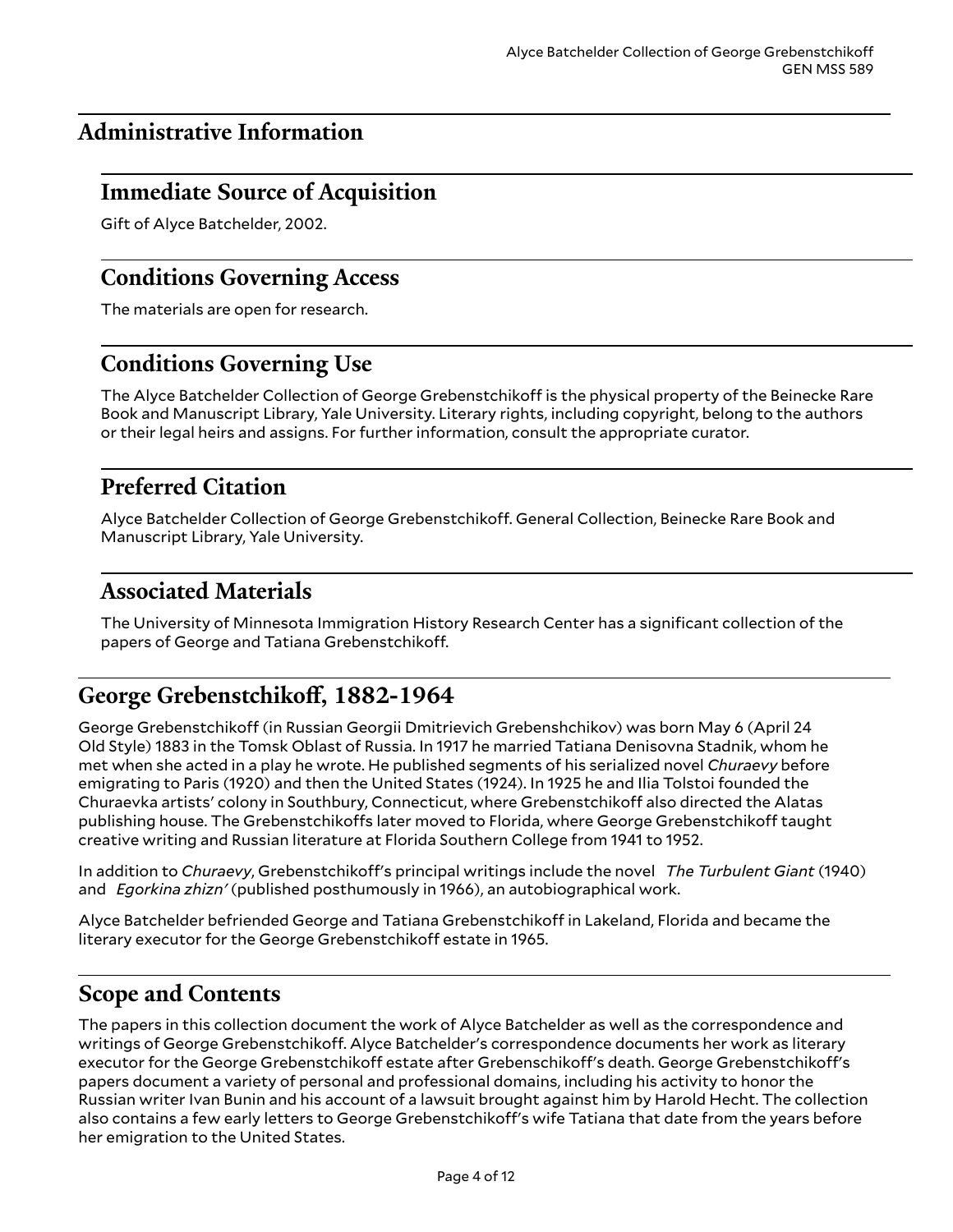### <span id="page-4-0"></span>**Arrangement**

The collection is organized into four Series: Correspondence, Writings, Other Papers, and Personal Effects.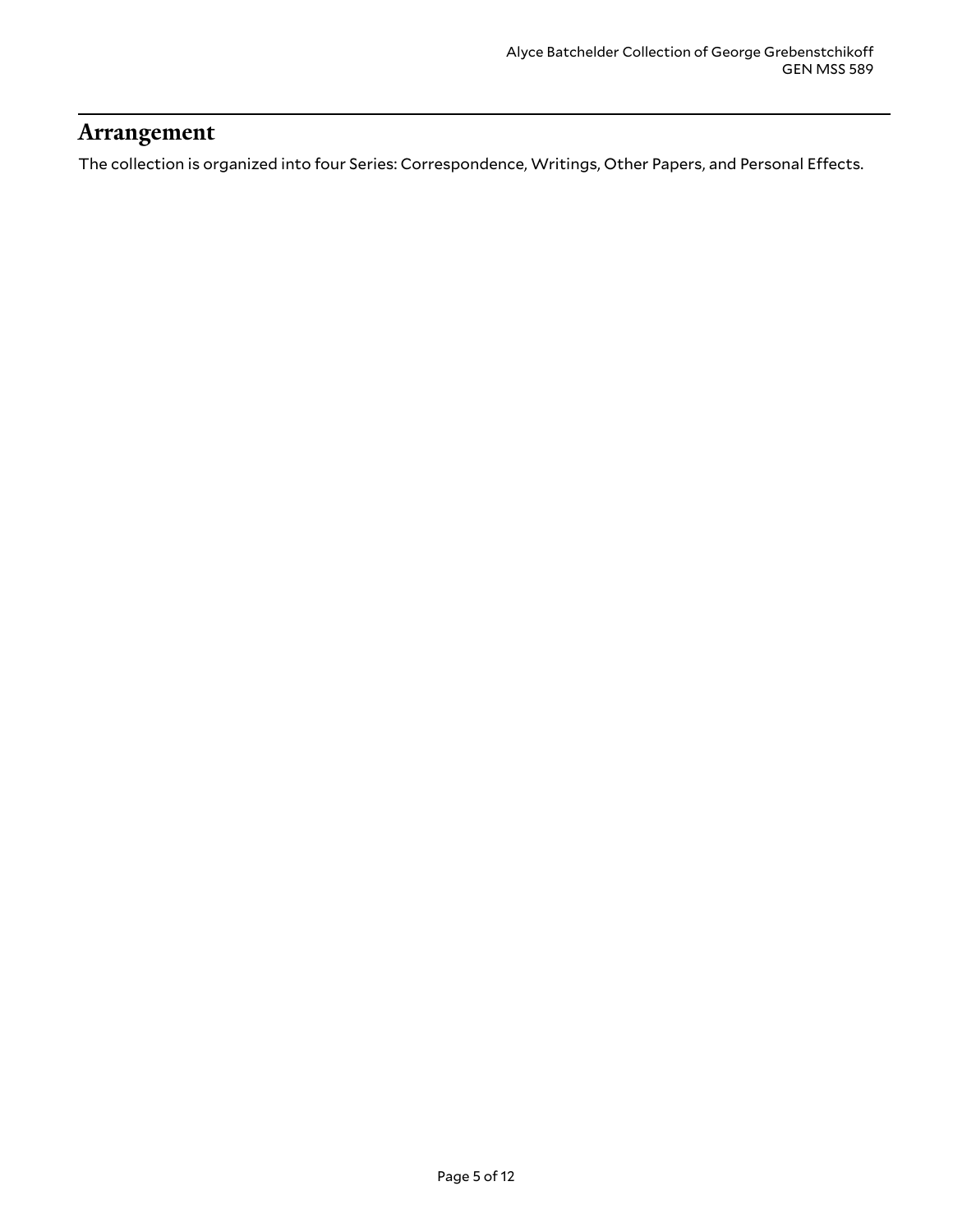# <span id="page-5-0"></span>**Collection Contents Series I: Correspondence, 1913-1970**

<span id="page-5-3"></span><span id="page-5-2"></span>Alyce Batchelder

#### <span id="page-5-1"></span>*0.83 linear feet (2 boxes)*

Alyce Batchelder's correspondence documents her activities as literary executor for George Grebenstchiko5's estate and includes several folders of letters to and from members of the Grebenstchikoff family in Russia.

George Grebenstchikoff's correspondence is both personal and professional, addressing literary and religious topics as well as some of his legal troubles. Of particular interest are letters to and from Pearl Buck, chiefly relating to the writer Ivan Bunin.

Tatiana Grebenstchikoff's early correspondence documents her relationship with her first husband and his family in the years before she married Grebenstchikoff and emigrated.

Series I is organized into three subseries: Alyce Batchelder, George Grebenstchikoff and Tatiana Grebenstchikoff. Each subseries is arranged alphabetically. General Correspondence A-Z is filed at the end of the George Grebenstchikoff subseries.

| b. 1, f. 1             | Alexandrow, Dmitri<br>Includes a printed version of "Delo odinokoe"                                                                                                                                        | 1964-1967,<br>undated  |
|------------------------|------------------------------------------------------------------------------------------------------------------------------------------------------------------------------------------------------------|------------------------|
| b. 1, f. 2             | Buck, Pearl S.                                                                                                                                                                                             | 1964                   |
| b. 1, f. 3             | Grebenshchikov, Ilia Nilolaevich<br>English                                                                                                                                                                | 1964-1970              |
| b. 1, f. 4-5           | Grebenshchikov, Ivan Dmitrievich<br>English                                                                                                                                                                | 1962-1966              |
| b. 1, f. 6             | Sabo, George<br>Includes a letter from Ivan D. Grebenshchikov to George Sabo                                                                                                                               | 1964, undated          |
| b. 1, f. 7-8           | Sikorsky, Igor I.<br>Includes one newspaper clipping about Sikorsky and a pamphlet entitled<br>"Sikorsky Amphibion S-38, 1930 Model"                                                                       | 1964-1965,<br>undated  |
| b. 1, f. 9             | Yarmolinsky, Avrahm                                                                                                                                                                                        | 1965                   |
| George Grebenstchikoff |                                                                                                                                                                                                            |                        |
| b. 1, f. 10            | Alexandrow, Dmitri                                                                                                                                                                                         | 1962-1963              |
| b. 1, f. 11-13         | Buck, Pearl S. and Richard J. Walsh, incoming and outgoing                                                                                                                                                 | 1950-1956,<br>undated  |
| b. 1, f. 14            | Debalta, Stephen L., incoming and outgoing                                                                                                                                                                 | 1951                   |
| b. 1, f. 15            | Hecht, Harold and Lillian<br>Includes two photographs of Harold Hecht and George Grebenstchikoff and<br>a typescript relating Grebenstchikoff's account of the lawsuit Harold Hecht<br>brought against him | 1951, 1953,<br>undated |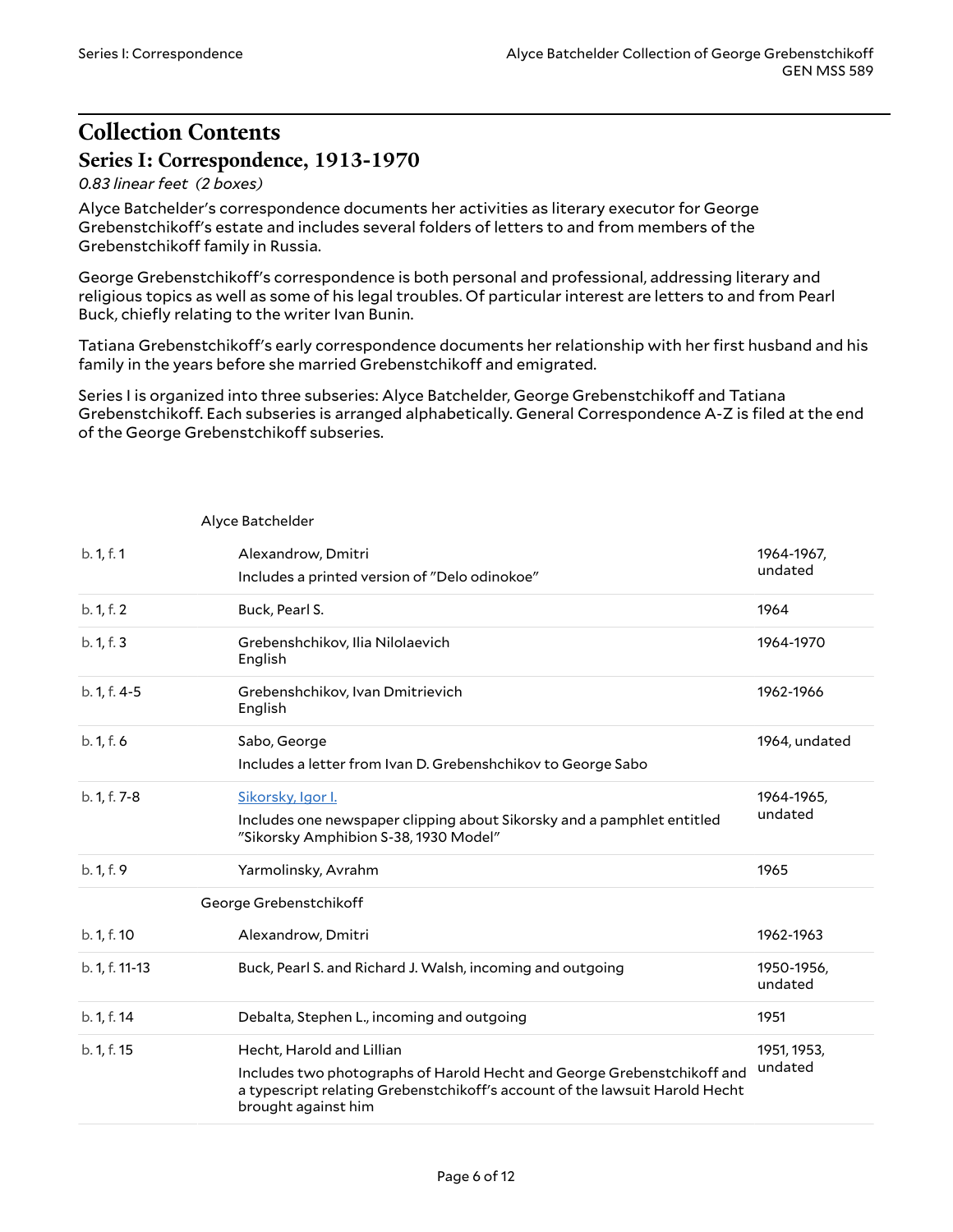#### George Grebenstchikoff (continued)

<span id="page-6-0"></span>

| b. 1, f. 16    | Leontii, Metropolitan of all America and Canada                                                                                                         | 1954 September<br>18  |
|----------------|---------------------------------------------------------------------------------------------------------------------------------------------------------|-----------------------|
| b. 1, f. 17    | Rawlins, Marjorie Kinnan                                                                                                                                | 1953                  |
| b. 1, f. 18    | Rognedov, Alexandre                                                                                                                                     | 1950                  |
| b. 1, f. 19    | Sedych, Andrei                                                                                                                                          | 1950                  |
| b. 2, f. 20-23 | Swetland, Maurice Jack and Lili<br>Includes photographs and typescripts of poems and a memoir                                                           | 1916-1945,<br>undated |
| b. 2, f. 24    | Tenney, George L.                                                                                                                                       | 1942-1950             |
| b. 2, f. 25    | Varnava, Patriarch of Serbia                                                                                                                            | 1936 January 1        |
| b. 2, f. 26    | Wasson, Lacy Bell                                                                                                                                       | 1944-1964             |
| b. 2, f. 27    | Greeting cards                                                                                                                                          | 1932-1956             |
| b. 2, f. 28-29 | General correspondence A-Z<br>Includes unidentified correpondence, two photographs of Umov and several<br>photographs of a painting by Miguel Hrisogono | 1924-1953,<br>undated |
|                | Tatiana Grebenstchikoff                                                                                                                                 |                       |
| b. 2, f. 30    | Batchelder, Alyce                                                                                                                                       | 1962 June 26          |
| b. 2, f. 31    | Grebenstchikoff, George                                                                                                                                 | 1942-1944             |
| b. 2, f. 32    | Letters from Tatiana Grebenstchikoff's first husband Sasha and other<br>members of his family<br>Includes an excerpt of Sasha's diary                   | 1913-1917             |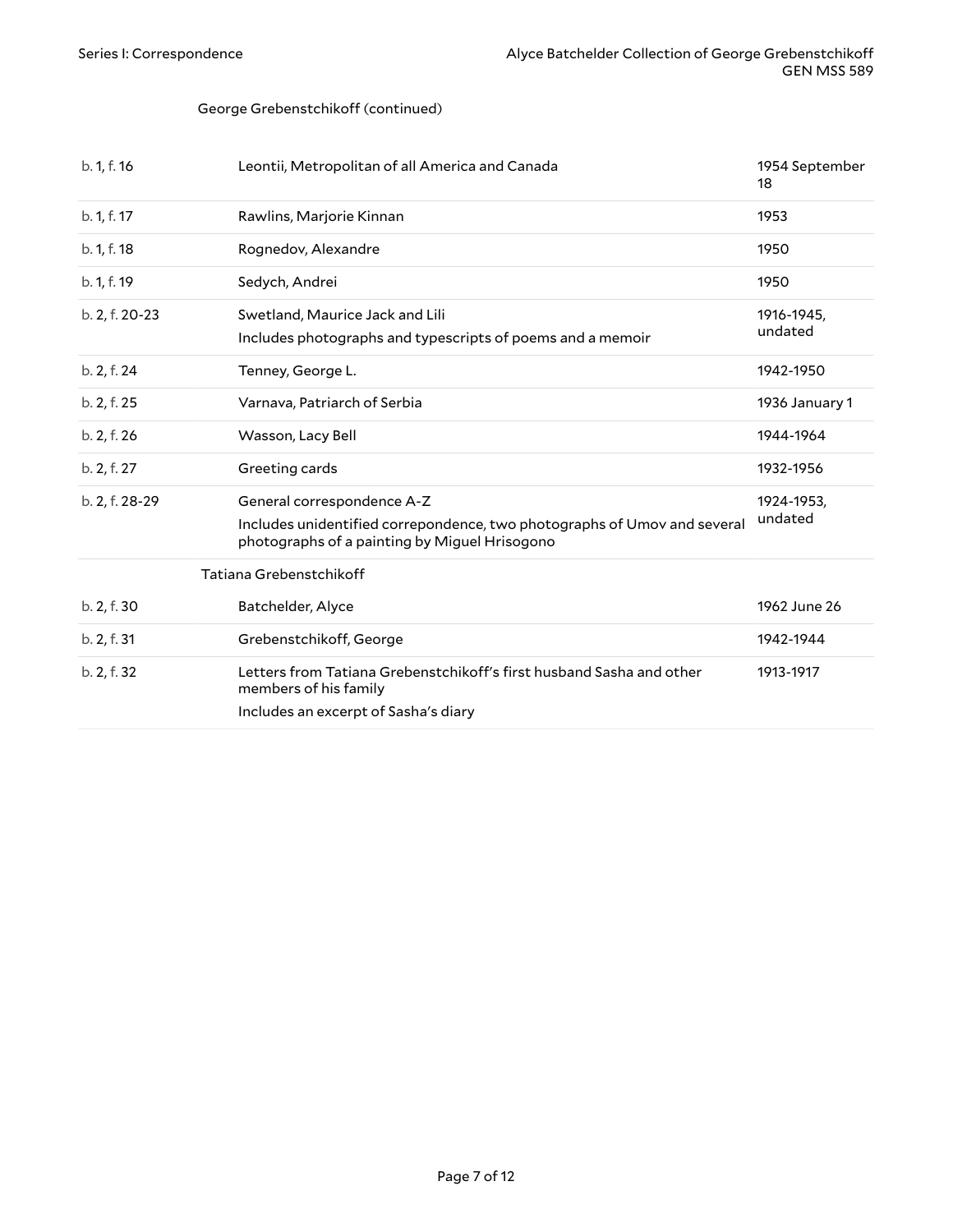# <span id="page-7-0"></span>**Series II: Writings, 1953-1967, undated**

*0.21 linear feet (1 box)*

Writings consists of four folders of notes, typescripts and printed versions of Grebenstchikoff's writings.

Series II is arranged chronologically.

| b. 3, f. 33 | Notes, holograph                                   | 1953, undated |
|-------------|----------------------------------------------------|---------------|
| b. 3, f. 34 | "Sobratu," typescript                              | 1967          |
| b. 3, f. 35 | "Russian song," proof                              | undated       |
| b. 3, f. 36 | Poems in English, printed versions and typescripts | undated       |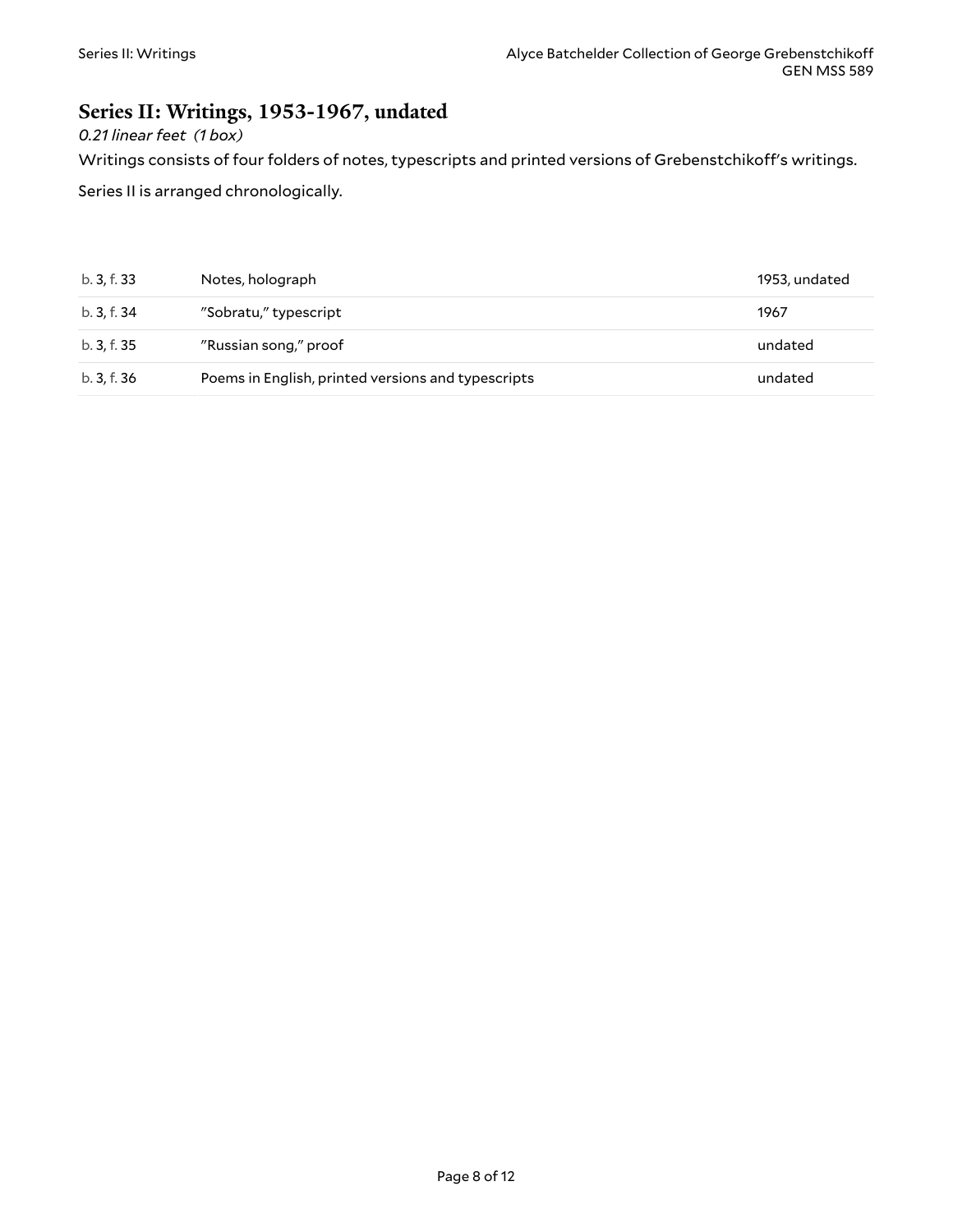### <span id="page-8-0"></span>**Series III: Other Papers, 1924-1995, undated**

#### *0.42 linear feet (1 box)*

Other Papers includes photographs, prints, drawings, personal papers and clippings, chiefly relating to Russian-American emigre culture, Grebenstchikoff's death, and legal affairs.

Series III is arranged roughly chronologically.

| b. 4, f. 37    | Ephemera from the S.S. Leviathan                                                                                           | 1924                  |
|----------------|----------------------------------------------------------------------------------------------------------------------------|-----------------------|
| b. 4, f. 38    | Five pen and ink sketches of landscapes with trees                                                                         | 1947                  |
| b. 4, f. 39    | Photographs<br>Snapshots and portraits of George and Tania Grebenstchikoff, Dmitri Alexandrow<br>and others                | 1963, undated         |
| b. 4, f. 40    | Papers related to Olga, Grand Duchess of Russia<br>Includes: photographs, newspaper clippings and an invitation            | 1948-1957,<br>undated |
| b. 4, f. 41-43 | Legal and financial papers<br>Includes: power of attorney, social security documents, checks signed by Alyce<br>Batcheldor | 1964-1967,<br>undated |
|                | Drawings for Grebenstchikoff memorial<br>Stored in: Oversize Box 6, folder 64                                              | [1964]                |
| b. 4, f. 44    | Obituaries and memorial                                                                                                    | 1964, 1990            |
| b. 4, f. 45    | Printed cards, landscapes and portraits                                                                                    | undated               |
| b. 4, f. 46    | Two painted cards of Russian musicians                                                                                     | undated               |
| b. 4, f. 47    | Six handcolored lithographs                                                                                                | undated               |
| b. 4, f. 48    | Ephemera from the Churaevka Tea House                                                                                      | undated               |
| b. 4, f. 49-53 | Clippings                                                                                                                  | 1951-1995             |
| b. 4, f. 54    | Empty envelopes and folders                                                                                                | undated               |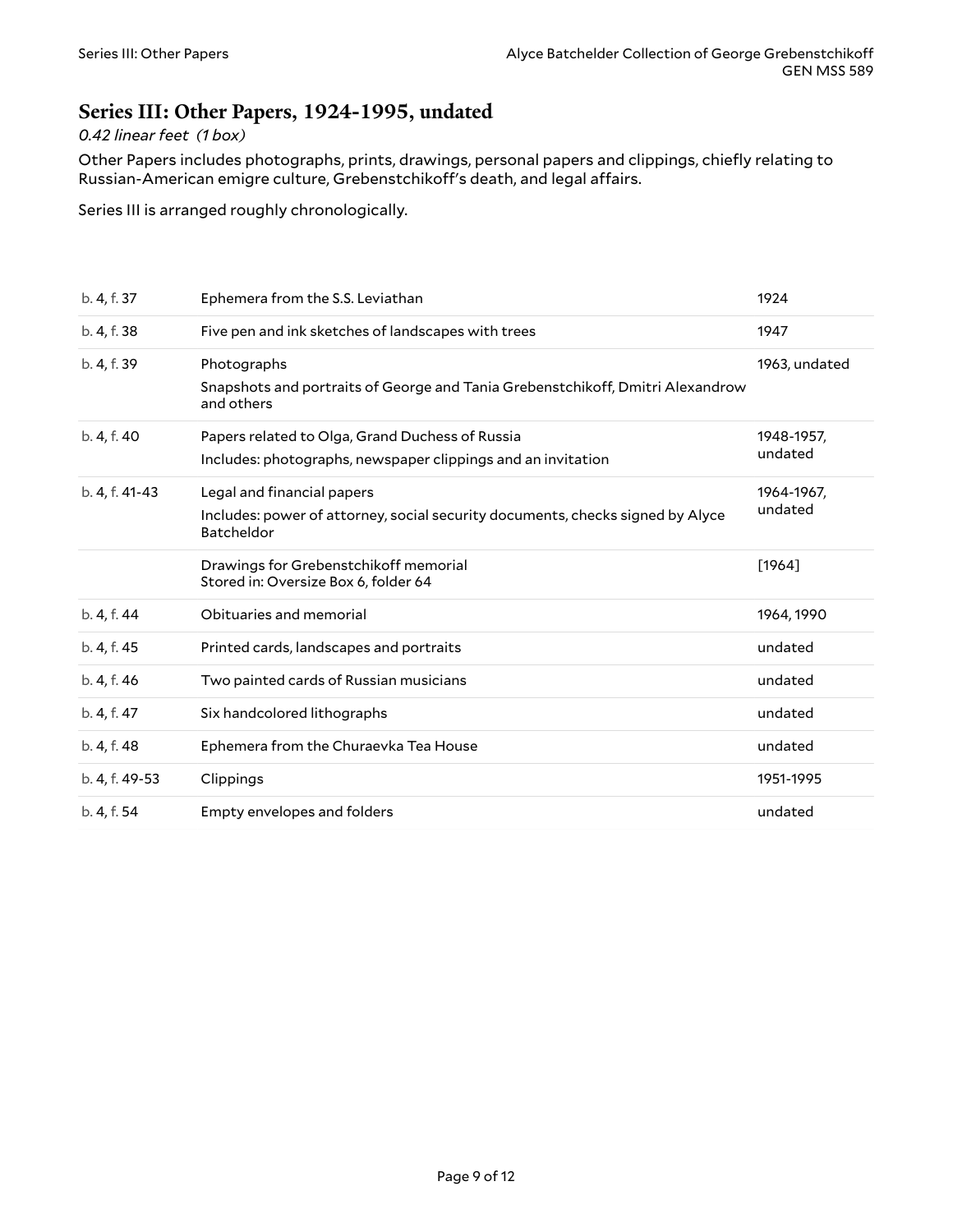### <span id="page-9-0"></span>**Series IV: Personal E(ects, 1898-1955, undated**

#### *0.42 linear feet (1 box)*

This series contains some of Grebenstchikoff's personal effects, including memorial medallions, religious medals, a silver cigarette case, an oil lamp and a woven wall hanging.

Series IV is arranged chronologically.

| b. 5, f. 55 | Russian and German coins in a small box                                                  | 1898-1948 |
|-------------|------------------------------------------------------------------------------------------|-----------|
| b. 5, f. 56 | Religious medal of Platon, Archbishop of North America                                   | [1914?]   |
| b. 5, f. 57 | Silver cigarette case                                                                    | 1917      |
| b. 5, f. 58 | Religious medal celebrating 950 years of Christian Russia                                | 1938      |
| b. 5, f. 59 | St. Petersburg medallion                                                                 | 1953      |
| b.5, f.60   | Defense of Sebastopol medallion                                                          | 1955      |
| b.5, f.61   | Nicholas Roerich medallion                                                               | undated   |
| b.5, f.62   | Eight Christian crosses and a St. Anthony's medal, tied on a string                      | undated   |
| b. 5, f. 63 | Watch fob                                                                                | undated   |
| b. art      | Oil lamp                                                                                 | undated   |
|             | Hand woven and embroidered wall hanging<br>9 feet by 3 feet<br>Stored in: Oversize Box 7 | undated   |
|             | Green felt strap with metal and glass beads<br>Stored in: Oversize Box 7                 | undated   |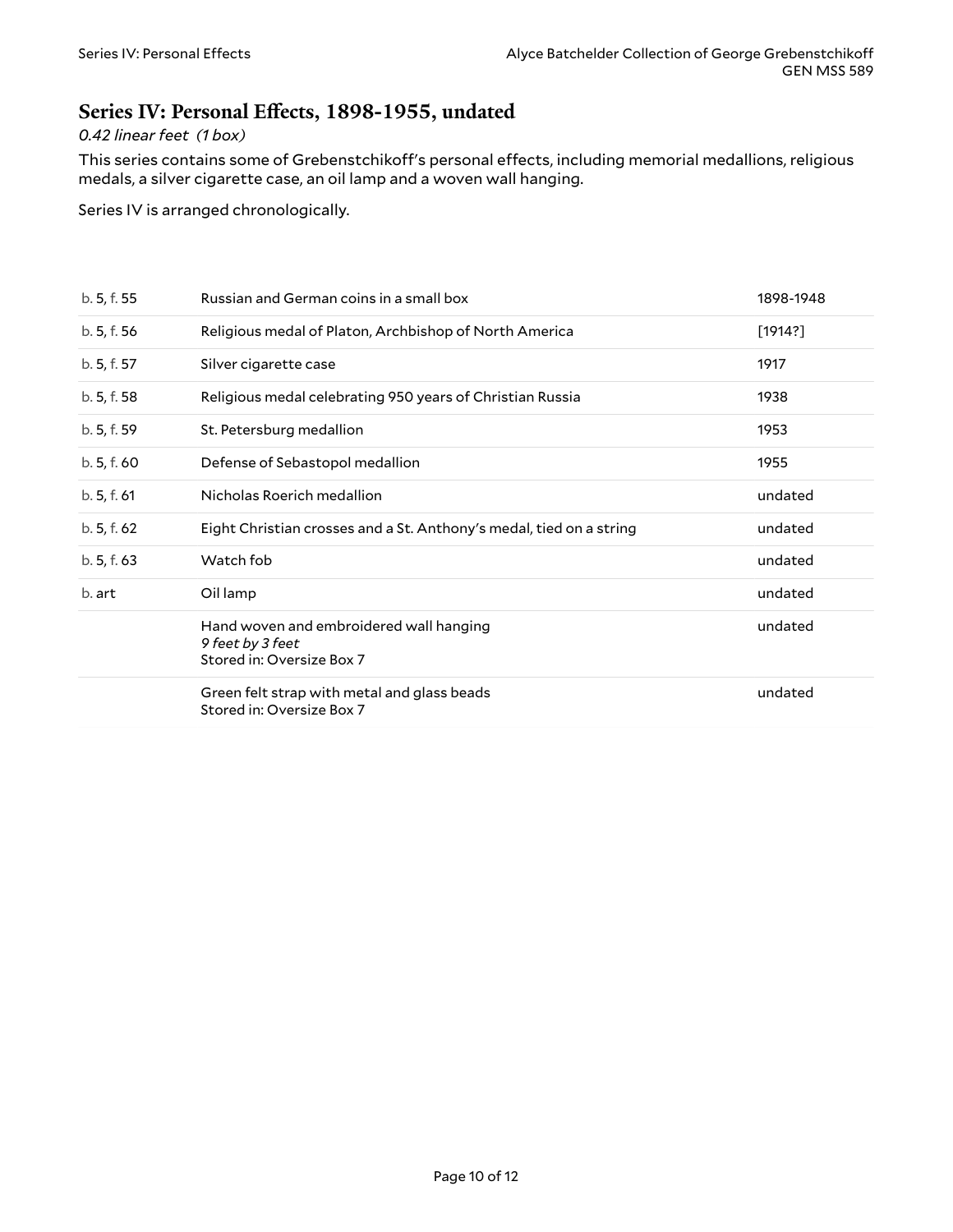### <span id="page-10-0"></span>**Oversize**

*3.01 linear feet (2 boxes)*

| b. 6. f. 64 | Drawings for Grebenstchikoff memorial (series III)      | undated |
|-------------|---------------------------------------------------------|---------|
| b. 7        | Hand woven and embroidered wall hanging (Series IV)     | undated |
| b. 7        | Green felt strap with metal and glass beads (Series IV) | undated |